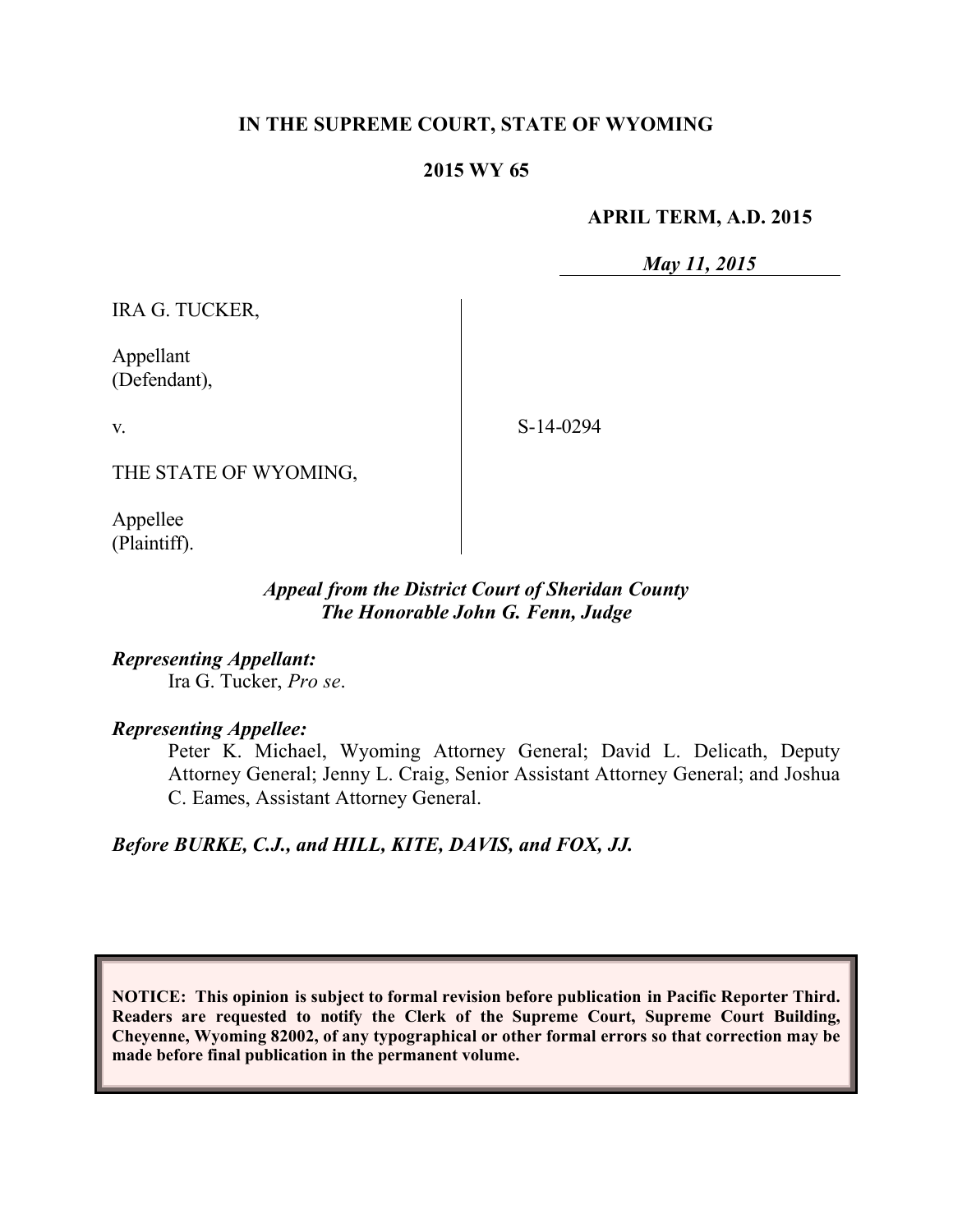# **HILL,** Justice.

[¶1] Ira Tucker entered conditional guilty pleas to possession of marijuana with intent to deliver and possession of methamphetamine with intent to deliver. The district court sentenced him to two consecutive sentences of 7-10 years and 14-18 years. This Court then affirmed that sentence in *Tucker v. State*, 2009 WY 107, 214 P.3d 236 (Wyo. 2009).

[¶2] In October of 2014, Mr. Tucker filed a motion to correct an illegal sentence, arguing as he had in numerous other motions that his sentences violated double jeopardy by punishing him twice for the same offense. The district court ruled against him and this appeal followed.

[¶3] We will affirm.

## **ISSUE**

[¶4] Did the district court abuse its discretion when it denied Mr. Tucker's motion to correct an illegal sentence?

## **FACTS**

[¶5] The background of this case is contained in *Tucker v. State,* 2009 WY 107, ¶¶ 3-6, 214 P.3d 236, 238-39 (Wyo. 2009). Rather than Mr. Tucker's entire history, we will focus on the procedural facts of this appeal. In 2008 Mr. Tucker entered a conditional plea to two charges, one count of possession of marijuana with intent to deliver, and one count of possession of methamphetamine with intent to deliver. The district court sentenced him to consecutive terms of 7-10 years on the marijuana count and 14-18 years for the methamphetamine count. His plea was conditioned on his right to appeal, which he did. Mr. Tucker's claims were rejected on appeal by this Court, and his convictions were affirmed in *Tucker v. State*, 2009 WY 107, 214 P.3d 236 (Wyo. 2009).

[¶6] Unfortunately, the record on appeal does not adequately reflect the filings that were made in this case by Mr. Tucker, aside from a docket sheet. From his brief, and from the State's brief, we can glean that there was a previous motion for sentence reduction in district court, post-conviction motions in district court, a habeas corpus motion in district court, and writs of certiorari to this Court. All of the above were denied.

[¶7] This matter began on October 10, 2014, when Mr. Tucker filed a motion to correct an illegal sentence under Wyoming Rule of Criminal Procedure 35(a). Mr. Tucker again claimed his conviction and sentence violated double jeopardy protections based upon this Court's decision in *Sweets v. State*, 2013 WY 98, 307 P.3d 860 (Wyo. 2013). The district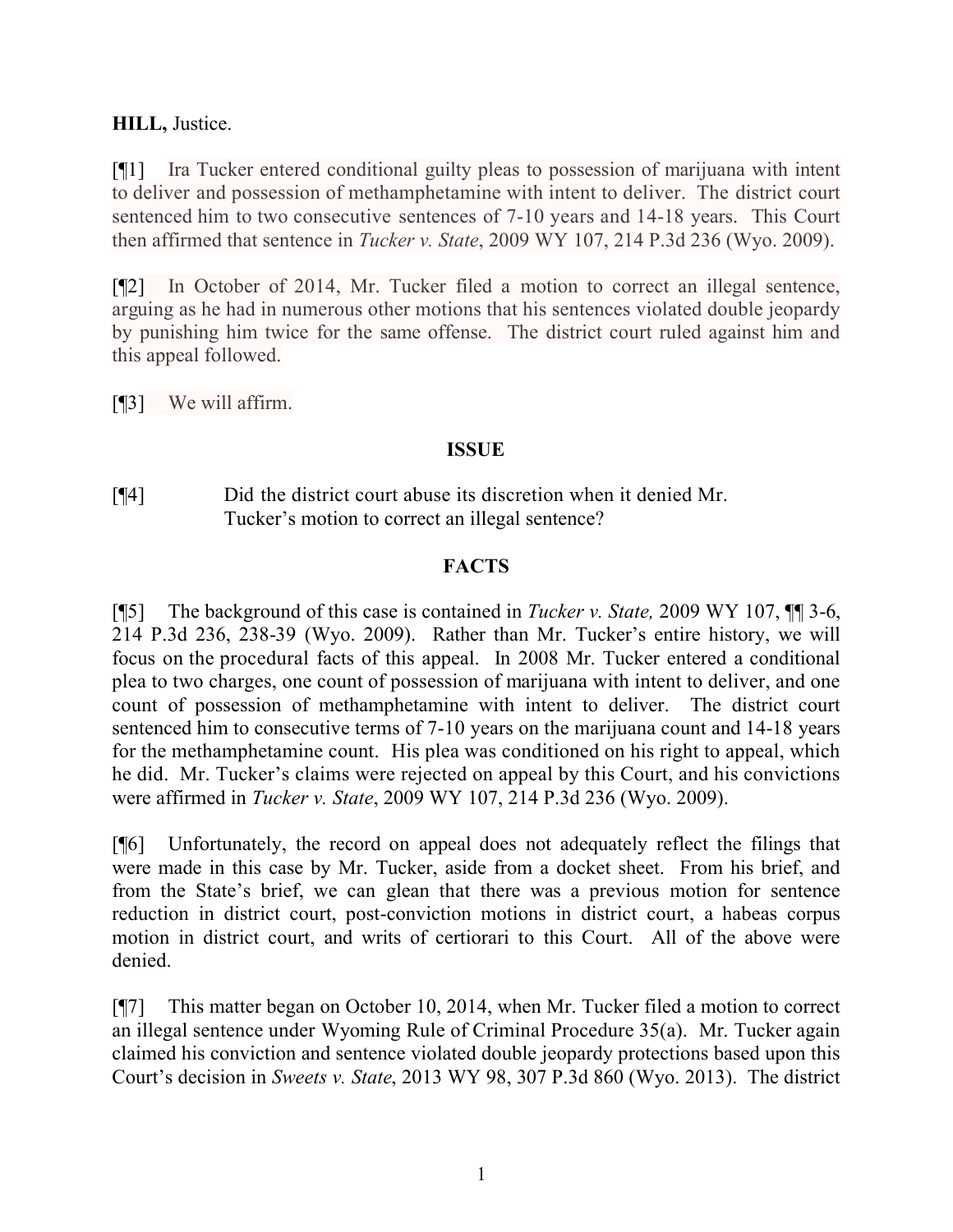court denied Mr. Tucker's motion. It concluded that *res judicata* barred Mr. Tucker's present motion and that double jeopardy is not cognizable under Rule  $35(a)$ .<sup>1</sup>

[¶8] This appeal followed.

 $\overline{a}$ 

# **STANDARD OF REVIEW**

[¶9] "A district court has discretion in ruling on a motion to correct an illegal sentence; consequently, we review the district court's ruling for abuse of discretion." *Gould v. State*, 2006 WY 57, ¶ 7, 151 P.3d 261, 264 (Wyo. 2006).

## **DISCUSSION**

[¶10] In his single issue, Mr. Tucker argues that his sentences are illegal because the sentencing court imposed multiple sentences for the same offense. He contends that there was only one drug transaction, and thus his two convictions should merge for sentencing purposes. The State responds that *res judicata* bars Mr. Tucker's motion because his double jeopardy claim was previously rejected by the district court and by this Court.

[¶11] An illegal sentence is "one which exceeds statutory limits, imposes multiple terms of imprisonment for the same offense, or otherwise violates constitutions or the law." *Mebane v. State*, 2014 WY 72, ¶ 6, 326 P.3d 928, 929 (Wyo. 2014). This Court has long held that motions to correct illegal sentences are subject to the doctrine of *res judicata. Gee v. State*, 2014 WY 9, ¶ 9, 317 P.3d 581, 583 (Wyo. 2014); *Dax v. State*, 2012 WY 40, ¶ 10, 272 P.3d 319, 321 (Wyo. 2012). In determining whether *res judicata* bars a claim, four factors must be considered:

> (1) identity in parties; (2) identity in subject matter; (3) the issues are the same and relate to the subject matter; and (4) the capacities of the persons are identical in reference to both the subject matter and the issues between them.

*Gee*, ¶ 9, 317 P.3d at 583. All four factors are satisfied here. In Mr. Tucker's previous motions and appeals he raised the same issues, which both the district court and this Court have repeatedly rejected. Mr. Tucker's claims are thus barred by *res judicata*.

<sup>&</sup>lt;sup>1</sup> Although the district court ruled that Mr. Tucker's double jeopardy claim is not cognizable on a W.R.Cr.P. 35 motion to correct an illegal sentence, we note our ruling in *Mebane v. State*, 2014 WY 72, 326 P.3d 928 (Wyo. 2014). *Mebane* effectively overruled *DeSpain v. State*, 865 P.2d 584 (Wyo. 1993), *sub silentio,* when we ruled that double jeopardy issues can be addressed under Rule 35, for reasons indicated in *Mebane. DeSpain* held that a double jeopardy challenge to multiple convictions for a single criminal event must be brought in a petition for post conviction relief rather than in a motion to correct an illegal sentence under W.R.Cr.P. 35(a).